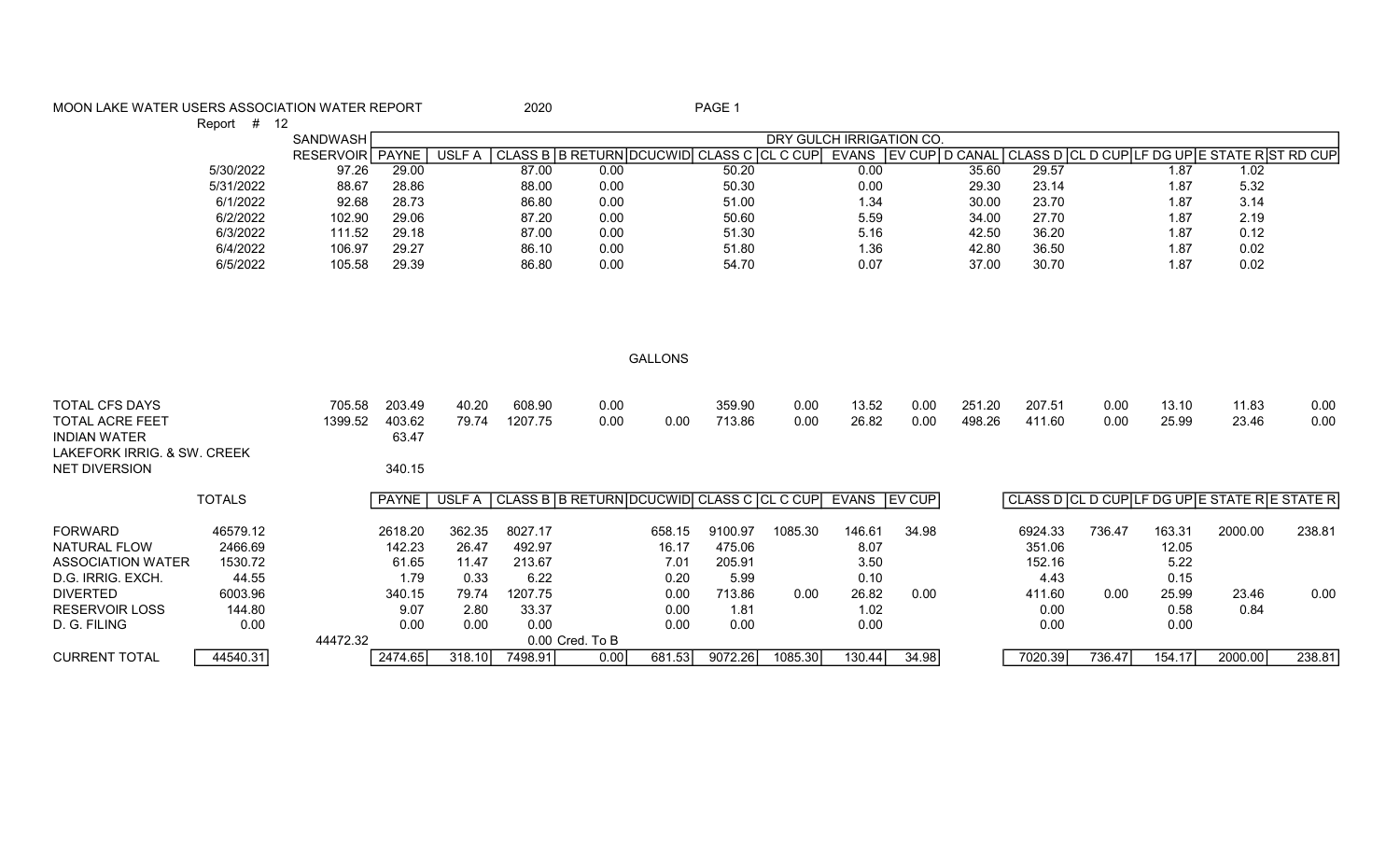## MOON LAKE WATER USERS ASSOCIATION WATER REPORT 2020 2020

Report # 12

|           | UPALCO           | UPALCO | ISANDWASH ISANDWASH   |       | DG | ML            | "C"   | <b>BSW</b>    | DRY GULCHIMONARCHIT.N. DODDI |       |       | <b>YFC</b>   |
|-----------|------------------|--------|-----------------------|-------|----|---------------|-------|---------------|------------------------------|-------|-------|--------------|
|           | <b>PIPELINES</b> |        | PIPES CUP LIRRIGATION | CREEK |    | FILING FILING | CANAL | <b>FEEDER</b> | UINTAH                       | CANAL | CANAL | <b>CANAL</b> |
| 5/30/2022 | 6.98             |        | 6.03                  | 4.10  |    |               | 19.83 | 10.34         | 46.29                        | 0.00  | 8.00  | 54.29        |
| 5/31/2022 | 6.04             |        | 6.16                  | 4.10  |    |               | 37.22 | 10.14         | 44.94                        | 0.00  | 8.00  | 52.94        |
| 6/1/2022  | 7.34             |        | 6.30                  | 4.10  |    |               | 36.33 | 15.41         | 44.15                        | 0.00  | 8.00  | 52.15        |
| 6/2/2022  | 8.36             |        | 6.30                  | 4.10  |    |               | 36.37 | 15.79         | 48.30                        | 0.00  | 8.00  | 56.30        |
| 6/3/2022  | 7.56             |        | 6.30                  | 4.10  |    |               | 43.91 | 13.55         | 49.67                        | 0.00  | 8.00  | 57.67        |
| 6/4/2022  | 6.01             |        | 6.30                  | 4.10  |    |               | 45.23 | 16.88         | 51.31                        | 0.00  | 8.00  | 59.31        |
| 6/5/2022  | 8.75             |        | 6.30                  | 4.10  |    |               | 34.33 | 16.72         | 50.54                        | 0.00  | 8.00  | 58.54        |
|           |                  |        |                       |       |    |               |       |               |                              |       |       |              |

| <b>TOTAL CFS DAYS</b>  | 51.04  | 0.00 | 43.69 | 28.70 | 0.00 | 0.00 | 253.22 | 98.83  | 335.20 | 0.00 | 56.00  | 391.20 |
|------------------------|--------|------|-------|-------|------|------|--------|--------|--------|------|--------|--------|
| <b>TOTAL ACRE FEET</b> | 101.24 | 0.00 | 86.66 | 56.93 | 0.00 | 0.00 | 502.26 | 196.03 | 664.87 | 0.00 | 111.08 | 775.95 |
| <b>INDIAN WATER</b>    |        |      |       |       |      |      |        |        |        |      |        |        |

LAKEFORK IRRIG. & SW. CREEK NET DIVERSION

|                       | UP PPLNS UP PIP CUP |        | SW IRR    |        | <b>UINTAH</b> | MONARCH T.N. DODD |        |
|-----------------------|---------------------|--------|-----------|--------|---------------|-------------------|--------|
|                       |                     |        |           | BD/BSW |               |                   |        |
| <b>FORWARD</b>        | 1781.08             | 404.44 | -389.46   |        | 3013.46       | 203.56            | 237.10 |
| NATURAL FLOW          | 100.88              |        |           |        |               |                   |        |
| ASSOCIATION WATER     | 43.98               |        |           |        | 416.84        | 5.61              | 17.01  |
| D.G. IRRIG. EXCH.     | 1.28                |        |           |        | 12.13         | 0.16              | 0.50   |
| <b>DIVERTED</b>       | 101.24              | 0.00   | 86.66     |        | 664.87        | 0.00              | 111.08 |
| <b>RESERVOIR LOSS</b> | 0.00                |        |           |        | 15.91         | 0.00              | 6.31   |
| D. G. FILING          | 0.00                |        |           |        |               |                   |        |
|                       |                     |        |           |        |               |                   |        |
| <b>CURRENT TOTAL</b>  | 1825.98             | 404.44 | $-476.12$ |        | 2761.66       | 209.33            | 137.22 |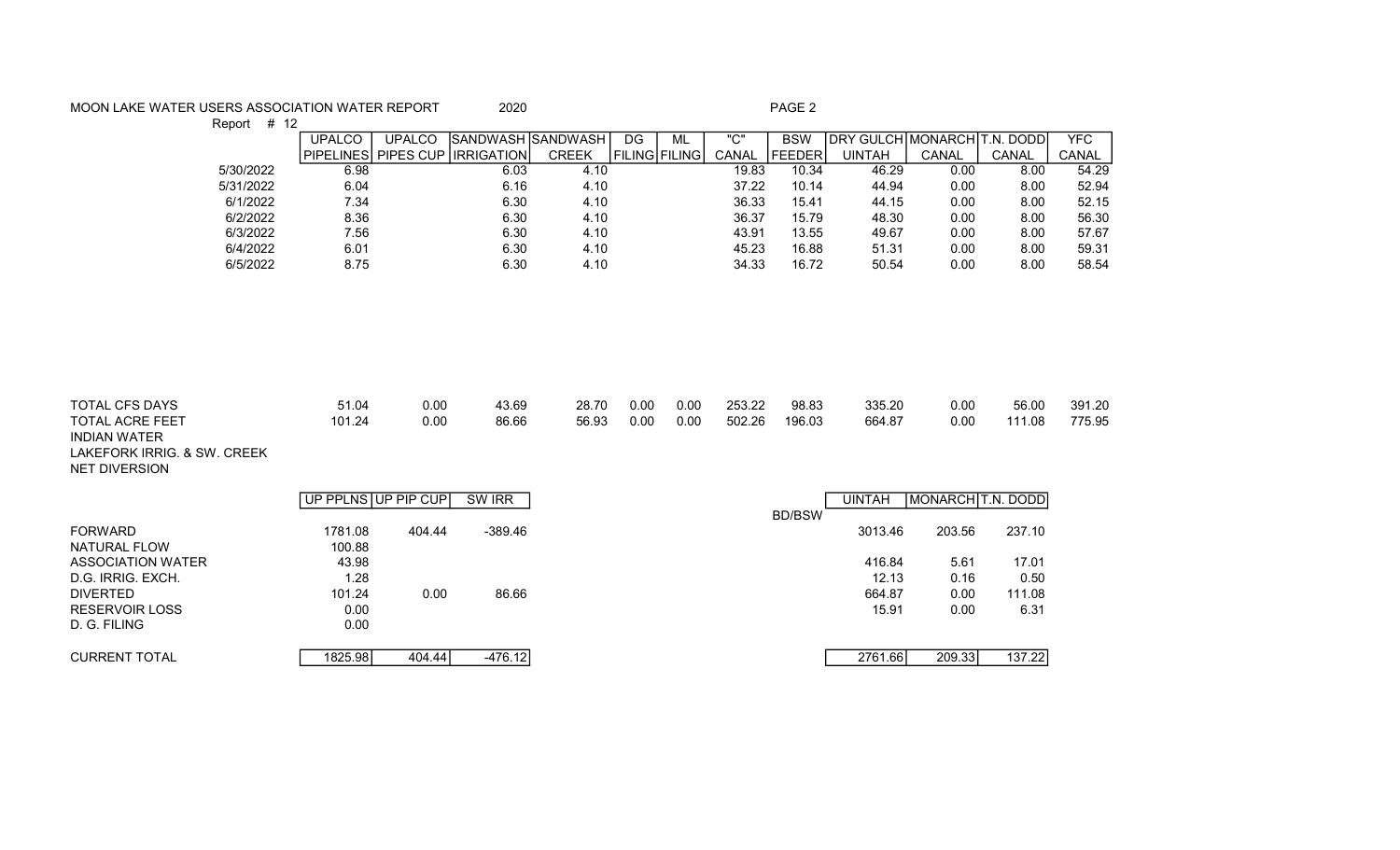## MOON LAKE WATER USERS ASSOCIATION WATER REPORT **And Contain the Container and Container** 2020 **PAGE 3**

|                             | Report # 12 |                |                 |                                   |         |          |              |                 |               |              |              |                |                |           |                     |               |
|-----------------------------|-------------|----------------|-----------------|-----------------------------------|---------|----------|--------------|-----------------|---------------|--------------|--------------|----------------|----------------|-----------|---------------------|---------------|
|                             |             | <b>BSW ROO</b> | <b>BSW ROO.</b> | <b>LF IRRIGATION CO. USLF LFI</b> |         |          | FARNS.       | LF WEST         | <b>SOUTH</b>  | <b>PURDY</b> |              | UTLAND MURDOCK | <b>GILBERT</b> |           | U.S.                | <b>REDCAP</b> |
|                             |             | <b>TURNOUT</b> | <b>XCL USE</b>  | C CANAL                           | LFI     |          | CANAL        | (BONETA)        | <b>BONETA</b> | <b>DITCH</b> | <b>DITCH</b> | CANAL          | PIPELINE       |           | <b>LAKEFORK</b>     |               |
|                             | 5/30/2022   | 3.21           | 0.00            | 13.90                             | 12.03   |          | 120.40       | 24.30           | 3.75          | 3.25         | 3.11         | 0.82           | 3.28           |           | 167.80              | 23.80         |
|                             | 5/31/2022   | 3.00           | 0.00            | 13.80                             | 11.93   |          | 120.80       | 24.40           | 3.76          | 2.62         | 2.32         | 0.82           | 3.28           |           | 167.90              | 22.80         |
|                             | 6/1/2022    | 2.79           | 0.00            | 13.00                             | 11.13   |          | 120.90       | 24.50           | 3.81          | 1.60         | 3.31         | 0.82           | 3.28           |           | 166.30              | 23.30         |
|                             | 6/2/2022    | 3.47           | 0.00            | 13.00                             | 11.13   |          | 120.70       | 24.50           | 3.85          | 1.42         | 4.86         | 0.82           | 3.28           |           | 166.80              | 23.90         |
|                             | 6/3/2022    | 3.49           | 0.00            | 13.00                             | 11.13   |          | 120.30       | 24.60           | 3.83          | 1.47         | 5.47         | 0.82           | 3.28           |           | 166.30              | 21.80         |
|                             | 6/4/2022    | 3.25           | 0.00            | 12.00                             | 10.13   |          | 119.10       | 24.70           | 3.83          | 2.02         | 4.93         | 0.82           | 3.28           |           | 165.00              | 20.30         |
|                             | 6/5/2022    | 2.81           | 0.00            | 11.60                             | 9.73    |          | 118.80       | 24.60           | 3.82          | 3.53         | 3.47         | 0.82           | 3.28           |           | 164.90              | 20.30         |
|                             |             |                |                 |                                   |         |          |              |                 |               |              |              |                |                |           |                     |               |
|                             |             |                |                 |                                   |         |          |              |                 |               |              |              |                |                |           |                     |               |
| <b>TOTAL CFS DAYS</b>       |             | 22.02          | 0.00            | 90.30                             | 77.20   | 8.50     | 841.00       | 171.60          | 26.65         | 15.91        | 27.47        | 5.71           | 22.93          |           | 1165.00             | 156.20        |
| <b>TOTAL ACRE FEET</b>      |             | 43.68          | 0.00            | 179.11                            | 153.12  | 16.86    | 1668.12      | 340.37          | 52.86         | 31.56        | 54.49        | 11.33          | 45.48          |           | 2310.78             | 309.82        |
| <b>INDIAN WATER</b>         |             |                |                 |                                   |         |          |              |                 |               | 21.82        | 53.16        | 7.08           |                |           |                     |               |
| LAKEFORK IRRIG, & SW. CREEK |             |                |                 |                                   |         |          |              |                 |               |              |              |                |                |           |                     |               |
| <b>NET DIVERSION</b>        |             |                |                 |                                   |         |          |              |                 |               | 9.74         | 1.33         |                |                |           |                     |               |
|                             |             | R CITY         |                 | LFC                               | LFI     | USLF LFI | <b>FARNS</b> | LF WEST SO. BON |               | <b>PURDY</b> |              | UTLAND MURDOCK | <b>GILBERT</b> |           | D.G. IRR U.S. LKFK. | <b>REDCAP</b> |
|                             |             |                |                 |                                   |         |          |              |                 |               |              |              |                |                | 472 Acres | $-9000.13$          | -1585.35      |
| <b>FORWARD</b>              |             | 2789.45        |                 |                                   | 1144.72 | 49.28    | 8707.90      | 1716.09         | 436.02        | 304.31       | 913.50       | 71.01          | 0.00           |           |                     |               |
| <b>NATURAL FLOW</b>         |             |                |                 |                                   | 71.00   | 4.00     | 589.33       | 95.39           | 25.50         | 12.64        | 40.72        | 3.15           |                | 31.08     |                     |               |
| <b>ASSOCIATION WATER</b>    |             |                |                 |                                   | 31.20   | 1.76     | 251.81       | 59.55           | 14.12         | 6.32         | 20.35        | 1.57           |                | 13.47     |                     |               |
| D.G. IRRIG. EXCH.           |             |                |                 |                                   | 0.91    |          | 7.33         |                 |               | 0.18         | 0.59         | 0.05           |                |           |                     |               |
| <b>DIVERTED</b>             |             | 43.68          |                 |                                   |         | 0.05     | 1668.12      | 1.73            | 0.41<br>52.86 | 9.74         | 1.33         |                |                |           | 2310.78             | 309.82        |
|                             |             |                |                 |                                   | 153.12  | 16.86    |              | 340.37          |               |              |              | 11.33          |                |           |                     |               |
| <b>RESERVOIR LOSS</b>       |             | 0.00           |                 |                                   | 3.37    | 0.75     | 55.27        | 12.39           | 0.86          | 0.00         | 0.00         | 0.44           |                |           |                     |               |
| D. G. FILING                |             |                |                 |                                   |         |          |              |                 |               |              |              |                |                | 0.00      |                     |               |
|                             |             |                |                 |                                   |         |          |              |                 |               |              |              |                |                |           |                     | 45.48 P       |
| <b>CURRENT TOTAL</b>        |             | 2745.77        |                 |                                   | 1091.33 | 37.49    | 7832.97      | 1520.01         | 422.32        | 313.71       | 973.83       | 64.00          | 0.00           |           | $-11310.91$         | $-1940.65$    |